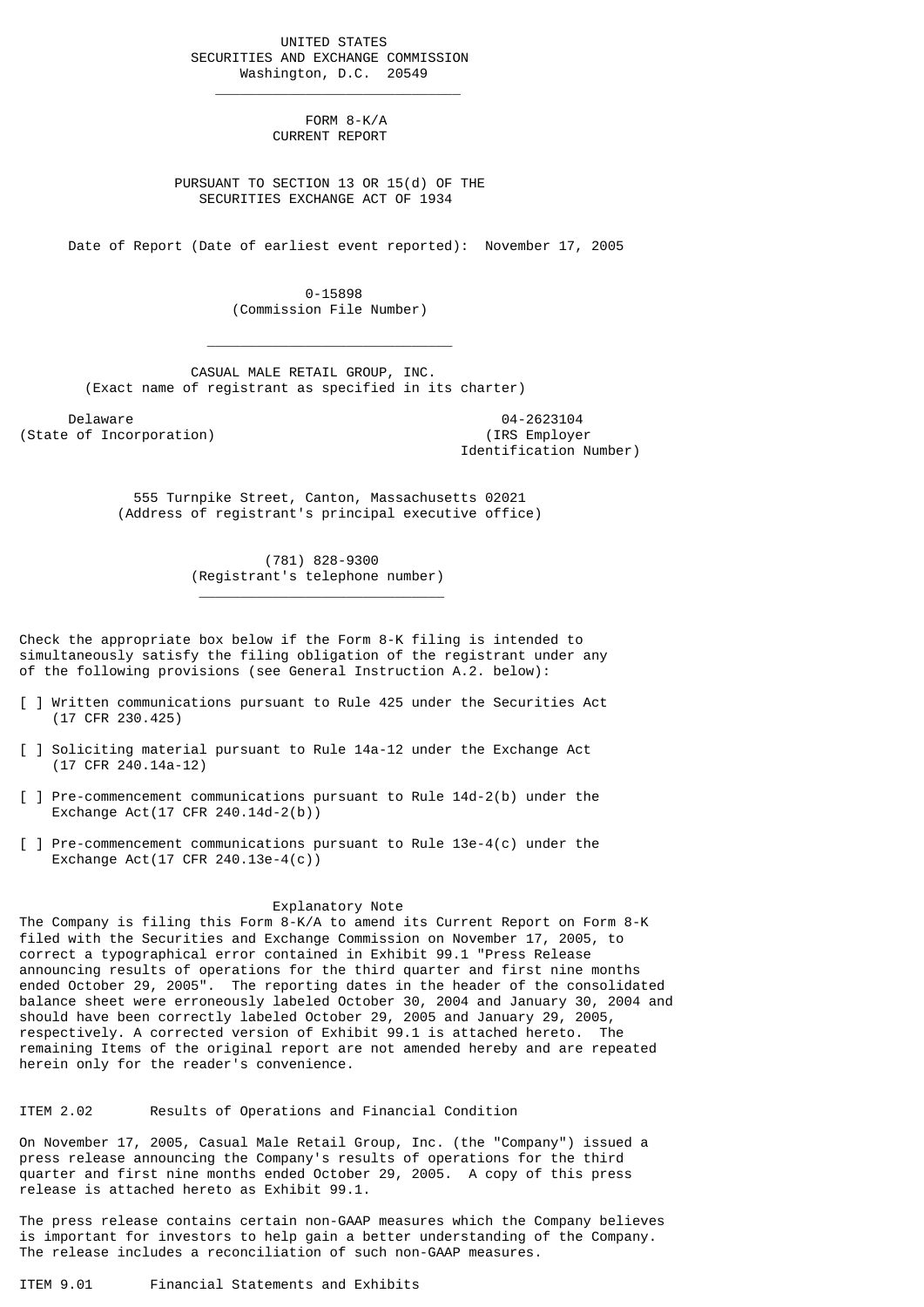## (c) Exhibits Exhibit No. Description

------------<br>99.1 Press Release announcing results of operations for

 the third quarter and first nine months ended October 29, 2005 for Casual Male Retail Group, Inc.

## SIGNATURES

Pursuant to the requirements of the Securities Exchange Act of 1934, the registrant has duly caused this report to be signed on its behalf by the undersigned, thereunto duly authorized.

CASUAL MALE RETAIL GROUP, INC.

 By: /s/ Dennis R. Hernreich --------------------------- Name: Dennis R. Hernreich Title: Executive Vice President and Chief Financial Officer

Date: November 17, 2005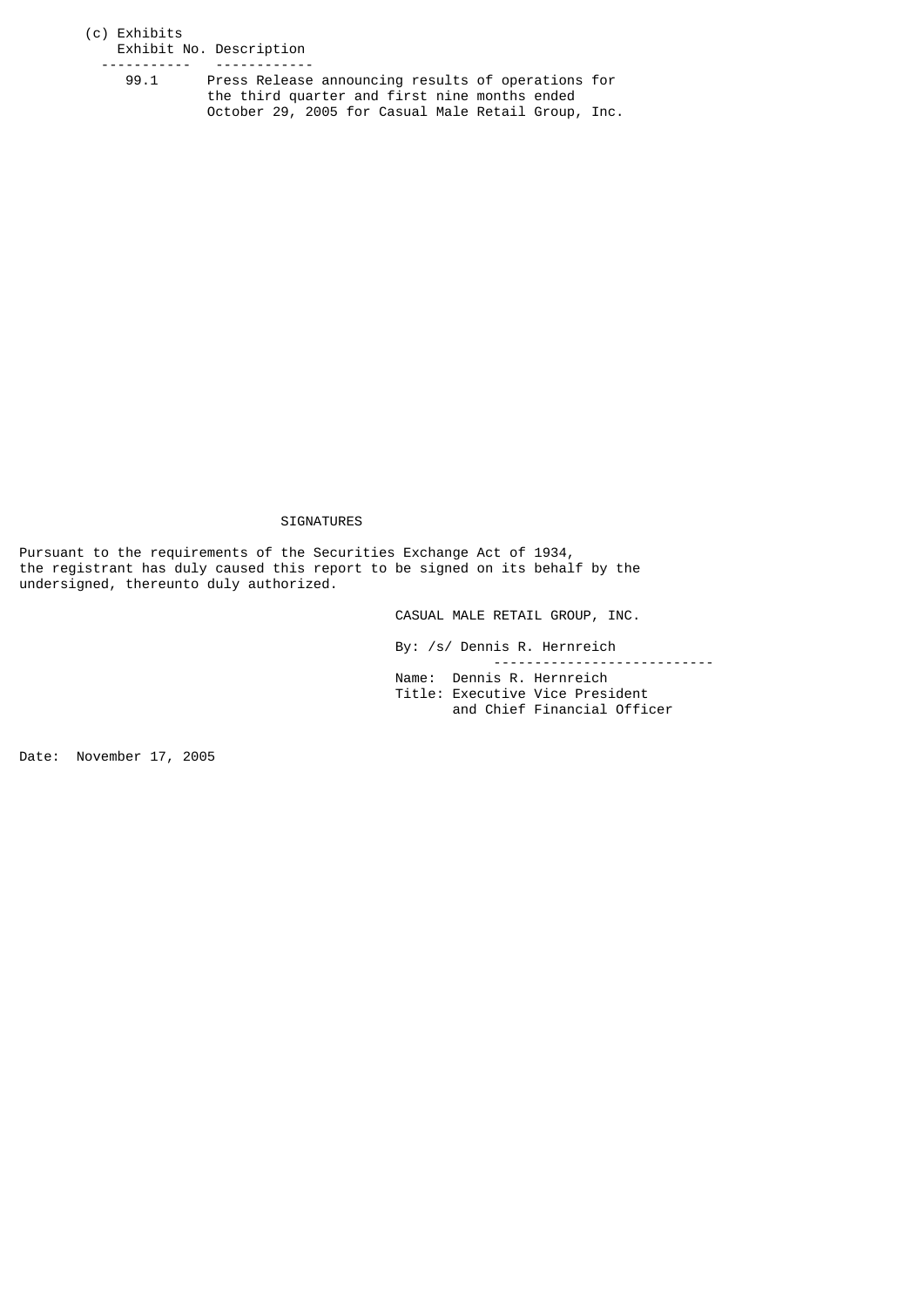For Information Contact:

Company Contact:

Jeff Unger, Investor Relations (561) 514-0115

Andrew Bard, Weber Shandwick Worldwide (212) 445-8368

> Casual Male Retail Group, Inc. Reports Operating Results for the Third Quarter of Fiscal 2005

CANTON, MA, November 17, 2005 -- Casual Male Retail Group, Inc. (NASDAQ/NMS: "CMRG"), retail brand operator of Casual Male Big & Tall and Rochester Big & Tall, today reported its operating results for the third quarter and first nine months of fiscal 2005.

For the 13 week period ended October 29, 2005, the Company reported a loss from continuing operations of \$2.8 million, or \$0.08 per diluted share, compared to a loss of \$3.4 million, or \$0.10 per diluted share, which excludes the results of discontinued operations, for the corresponding 13 week period ended October 30, 2004. This year's third quarter results include a \$0.7 million gain or \$0.02 per diluted share related to the Visa/MasterCard class action settlement. Last year's third quarter results benefited from a \$1.7 million or \$0.05 per diluted share adjustment associated with certain accrued liabilities which were revised based upon more recent experience.

Previously, the Company reported comparable store sales for the third quarter of 2005 increased by 3.7% when compared to the third quarter of fiscal 2004 and comparable store sales for the nine months ended October 29, 2005 increased by 3.1% when compared to the nine months of the prior year.

On an overall basis, for the 13 week period ended October 29, 2005, the Company reported a net loss of \$2.8 million, or \$0.08 per diluted share, compared to a net loss of \$1.4 million, or \$0.04 per diluted share, for the corresponding 13 week period ended October 30, 2004. Results for the third quarter of fiscal 2004 included income from discontinued operations of \$2.0 million, or \$0.06 per diluted share related to the divested Levi's(r)/Dockers(r) outlet stores. Notwithstanding the Company's \$100 million tax loss carry forward, assuming a normalized tax rate of 37%, the net loss per share for the third quarter of fiscal 2005 was \$0.05 per diluted share compared to a net loss of \$0.03 per diluted share for the third quarter of fiscal 2004.

For the nine months ended October 29, 2005, the net loss from continuing operations was \$2.7 million, or \$0.08 per diluted share, compared to a net loss from continuing operations of \$7.3 million or \$0.21 per diluted share for the prior year's nine months ended October 30, 2004. Included in the prior year's results are sales of \$12.6 million and an operating loss of \$0.7 million, or \$0.02 per diluted share, related to the Ecko Unltd.(r) outlet stores, which were divested in July 2004. Additionally, for the prior year's nine months ended October 30, 2004, the Company recorded income from discontinued operations of \$0.9 million, or \$0.03 per diluted share related to the divested Levi's(r)/Dockers(r) outlet stores, which reduced the prior year's nine months net loss from \$0.21 to \$0.18 per diluted share.

Results for the third quarter and nine months of fiscal 2005 include the operating results of the Company's Rochester Big & Tall stores, which were acquired by the Company on October 29, 2004. Accordingly, the third quarter and nine months of fiscal 2004 only include the operating results of the Rochester stores for the last two days of the prior year's third quarter.

In addition to the financial measures prepared in accordance with generally accepted accounting principles (GAAP), our above discussion refers to a normalized tax rate, which is a non-GAAP measurement. Normalized tax basis reflects a 37% effective tax rate on pre-tax incomes. The Company believes that the inclusion of this non-GAAP measure helps investors to gain a better understanding of the Company's performance, especially when comparing such results to previous periods or forecasts. However, this non-GAAP financial measure included in this press release is not meant to be considered superior to or as a substitute for results of operations prepared in accordance with GAAP.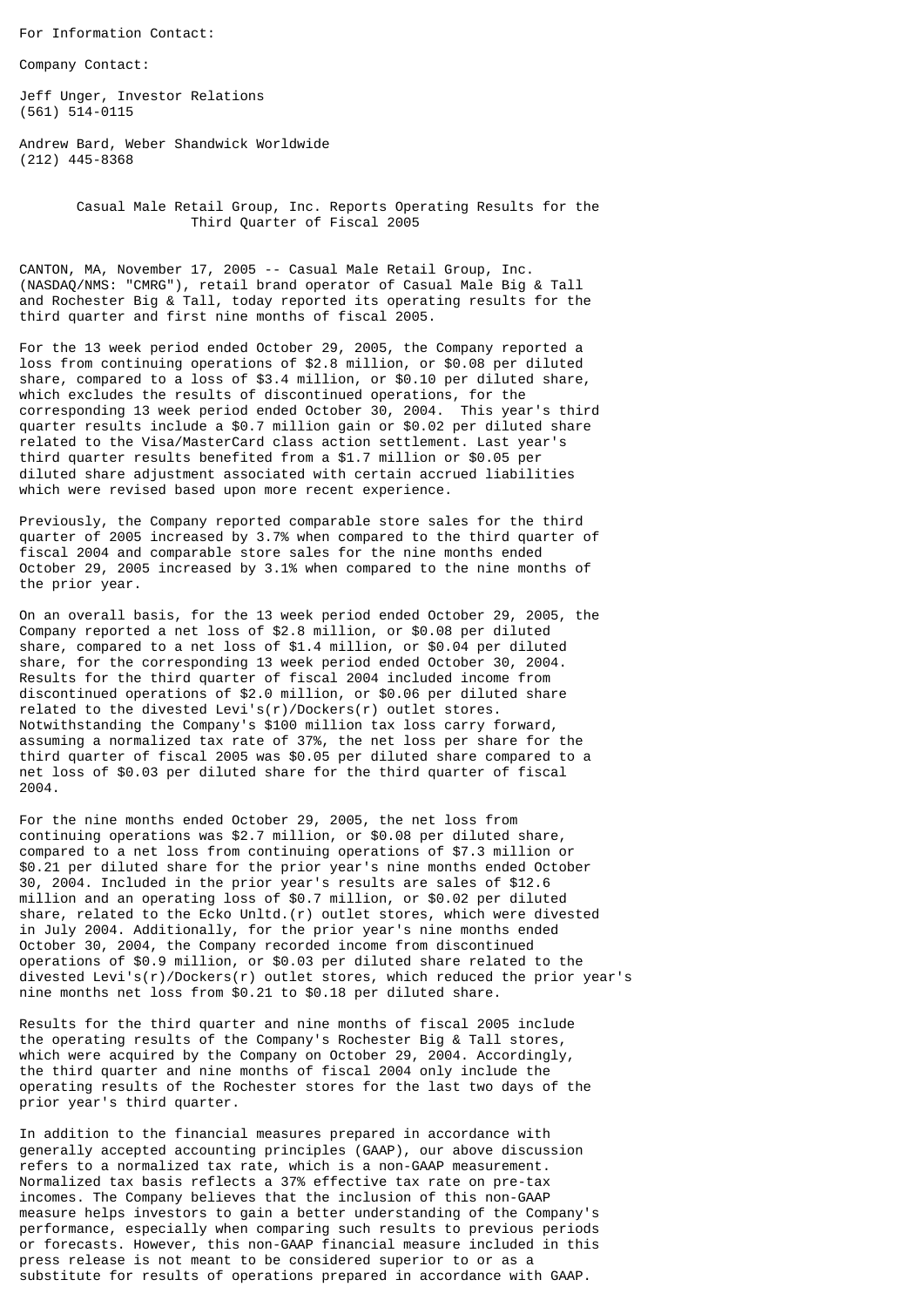The following table shows the reconciliation of the net loss of \$0.05 per diluted share for the third quarter of fiscal 2005 as compared to the net loss of \$0.03 per diluted share for the third quarter of fiscal 2004 on a GAAP basis affected for the adjustment for normalized taxes:

| For the 13 weeks ended:<br>(dollars and shares<br>in millions, except |          | October 29, 2005 | October 30, 2004   |                      |
|-----------------------------------------------------------------------|----------|------------------|--------------------|----------------------|
| per share amounts)                                                    | Net Loss | Per Share        | Net Loss Per Share |                      |
|                                                                       |          |                  |                    |                      |
| Loss from continuing<br>operations                                    | \$(2.8)  | \$(0.08)         | \$(3.4)            | \$(0.10)             |
| Income from discontinued<br>operations                                |          |                  | 2.0                | \$0.06               |
|                                                                       |          | \$ (0.08)        |                    | -------<br>\$ (0.04) |
| Net loss, as reported<br>Income tax, assuming                         | \$(2.8)  |                  | \$(1.4)            |                      |
| normalized tax rate of 37%                                            | 1.0      | 0.03             | 0.5                | 0.01                 |
| Adjusted net loss, after                                              |          |                  |                    |                      |
| normalized tax benefit                                                | \$(1.8)  | \$ (0.05)        | \$(0.9)            | \$ (0.03)            |
| Weighted average shares                                               |          |                  |                    |                      |
| Outstanding - diluted                                                 |          | 34.3             |                    | 34.2                 |

CMRG will host a conference call with security analysts beginning at 11:00 a.m. ET today, Thursday, November 17, 2005, to review the operating results for the third quarter ended October 29, 2005. The call is being web cast by CCBN and can be accessed at www.casualmale.com/investor. During the conference call the Company may discuss and answer questions concerning business and financial developments and trends. The Company's responses to questions, as well as other matters discussed during the conference call, may contain or constitute information that has not been disclosed previously.

Casual Male Retail Group, Inc., the largest retailer of big and tall men's apparel with retail operations throughout the United States, Canada and London, England, operates 491 Casual Male Big & Tall stores, the Casual Male e-commerce site, Casual Male catalog business, 13 Casual Male at Sears-Canada stores and 24 Rochester Big & Tall stores and a direct-to-consumer business. The Company is headquartered in Canton, Massachusetts and its common stock is listed on the NASDAQ National Market under the symbol "CMRG."

The discussion of forward-looking information requires management of the Company to make certain estimates and assumptions regarding the Company's strategic direction and the effect of such plans on the Company's financial results. The Company's actual results and the implementation of its plans and operations may differ materially from forward-looking statements made by the Company. The Company encourages readers of forward-looking information concerning the Company to refer to its prior filings with the Securities and Exchange Commission, including without limitation , its Current Report Form 8-K filed on April 8, 2005, that set forth certain risks and uncertainties that may have an impact on future results and direction of the Company.

###

 CASUAL MALE RETAIL GROUP, INC. CONSOLIDATED STATEMENTS OF OPERATIONS (In thousands, except per share data) (Unaudited)

|                                                   | 10/29/2005      | 10/30/2005      |                  | For the three months ended For the nine months ended<br>10/29/2005 10/30/2005 |
|---------------------------------------------------|-----------------|-----------------|------------------|-------------------------------------------------------------------------------|
| Sales                                             | \$<br>93,770    | \$ 74,646       |                  | $$291,688$ \$ 246,897                                                         |
| Cost of goods sold<br>including occupancy         | 55,185          | 44,414          | 169,191          | 146,780                                                                       |
| Gross profit<br>Expenses:<br>Selling, general and | 38,585          | 30,232          | 122,497          | 100, 117                                                                      |
| administrative<br>Depreciation and amortization   | 36,175<br>3,131 | 29,276<br>2,480 | 109,942<br>9,106 | 95,175<br>7,215                                                               |
| Total expenses                                    | 39,306          | 31,756          | 119,048          | 102,390                                                                       |
| Operating income (loss)                           | (721)           | (1, 524)        | 3,449            | (2, 273)                                                                      |
| Other income, net<br>Interest expense, net        | (2, 114)        | (1, 878)        | (6, 145)         | 308<br>(6, 034)                                                               |